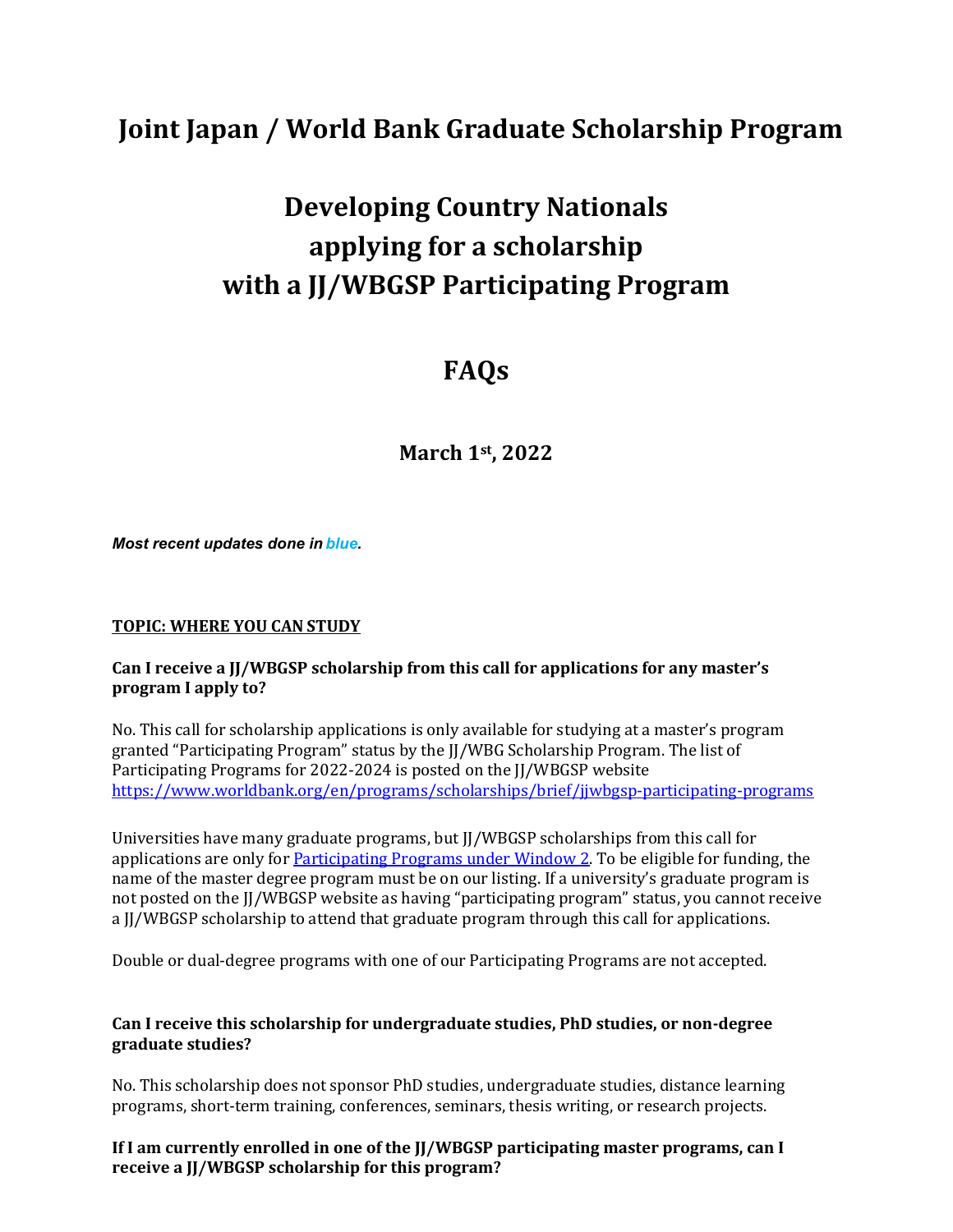No.

# **Can I apply this year using a 2021-22 admission letter that was deferred unconditionally to enter the 2022-23 academic year by one of the participating master's program?**

Yes. In the application field for uploading the admissions letter, please upload either: (i) the original 2021-22 admission letter that was deferred, and the email or other correspondence from the university that explicitly states that you are unconditionally (except for financing and/or medical certificate) admitted into the 2022-2023; or (iii) a revised unconditional (except for financing and/or medical certificate) letter of admission to start in the upcoming 2022-2023 academic year.

# **Can I apply this year using only a 2021-22 unconditional admission letter I received to enter the participating master's program last year?**

 $N<sub>0</sub>$ 

# **TOPIC: BENEFITS**

**Does the scholarship support VISA application(s) and related expenses?**

 $N<sub>0</sub>$ 

**Does the scholarship cover costs to bring and support family members during my studies?**

No.

**Does the JJ/WBGSP Secretariat provide support for or respond to inquiries regarding an applicant's family members wanting to obtain a VISA to accompany the scholar while studying abroad?**

No.

# **If I have a different type of VISA other than a J-1, or other legal means to enter the US, would I have to comply with the J-1 requirement for your scholars studying in the United States?**

We do not answer questions regarding VISA requirements from applicants. If you are selected for a scholarship, we will consider your inquiry at that time.

# **What is the value of the scholarship?**

We do not provide this information to applicants. The funding amount depends on several factors, including the length and location of the participating master degree program.

# **The University is asking me as an admitted student to make a deposit to secure my spot for enrollment. Will you make this deposit on my behalf?**

No, you will need to make the required deposit.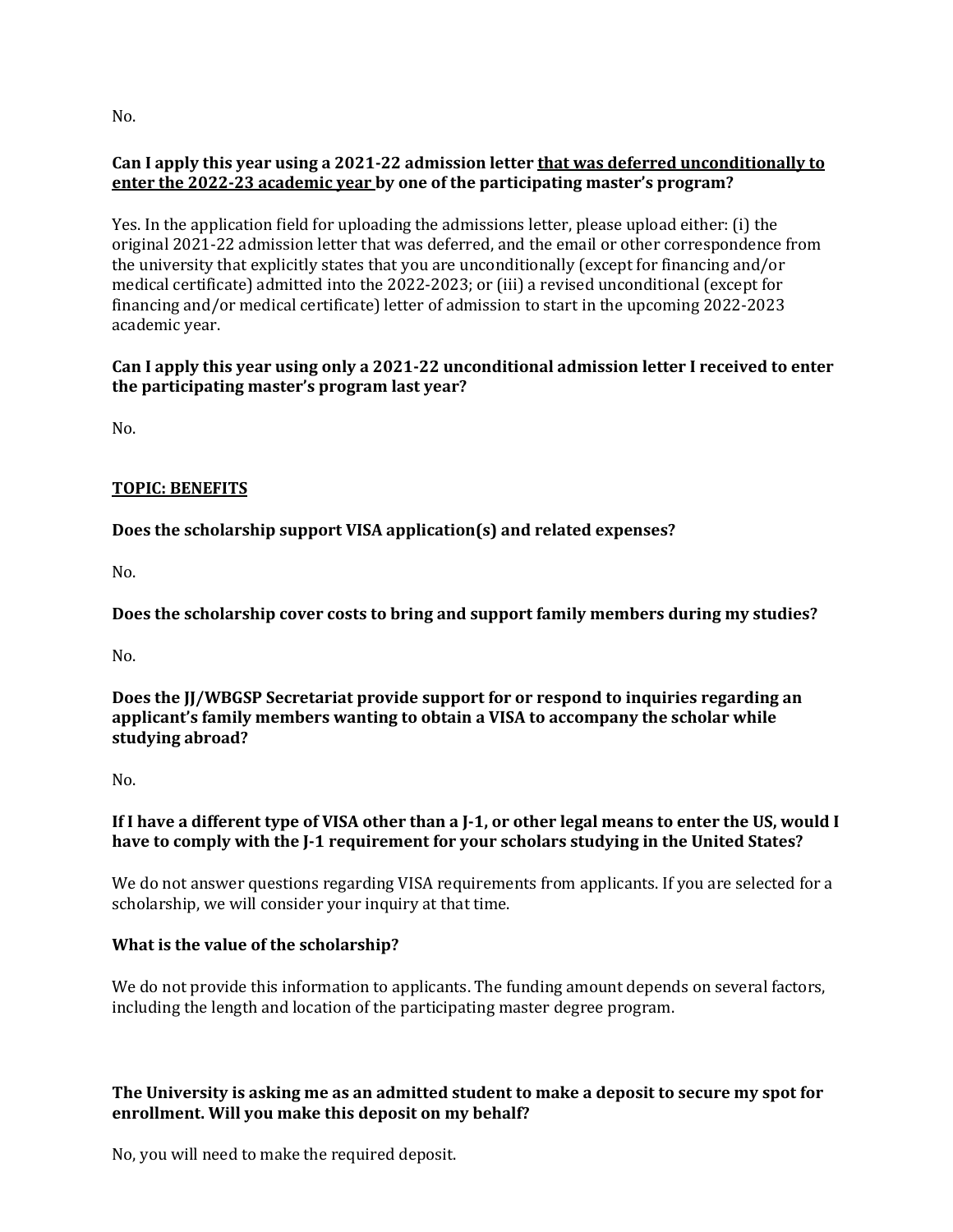**The University is asking me as an admitted student to make a deposit to secure my spot for enrollment. Does this request make my letter of admission "conditional" for the purpose of your evaluation of my scholarship application?**

No.

#### **TOPIC: ELIGIBILITY**

#### **How can I tell if I meet the eligibility requirements?**

It is up to the applicant to assess whether or not he/she is eligible. The eligibility requirements are clearly listed in the Application Guidelines and these FAQs. The JJ/WBGSP Secretariat will not respond to any inquiry that presents an applicants' circumstances (including the type of admissions letter from the university) and requests assistance in assessing the applicant's eligibility.

There is no exception made to the eligibility requirements.

#### **I am a citizen of a developing country, but the name of my country is not on the dropdown list of the question in the Application Form that asks for my country of citizenship. Am I still eligible?**

No. The nationality criteria for eligibility of a JJWBGSP scholarship is restricted. There are no exceptions made for individual applicants.

#### **Is there a minimum or maximum age limit?**

No.

#### **If I submit my application form before I receive a letter of admission from a participating master degree program, will my application be reviewed?**

No, per the materials posted on our website, uploading an unconditional (except for financing and/or medical certificate) letter of admission into the application form is a requirement for eligibility.

**If I receive a one-time, one-year deferral of my 2022-23 academic year admission from the university, can I use this documentation to either: (i) defer a 2022 awarded JJWBGSP scholarship to the academic year 2023-2024; or (ii) apply for a JJWBGSP scholarship in 2023?**

You can only use this documentation to defer a 2022 awarded JJWBGSP scholarship to the academic year 2023-2024.

# **I am currently waitlisted for admission to a participating master degree program. Is it possible to apply with my current status because the final decision will be released after the JJ/WBGSP scholarship deadline?**

No.

**If I receive a JJ/WBGSP scholarship to a participating master degree program, will you honor**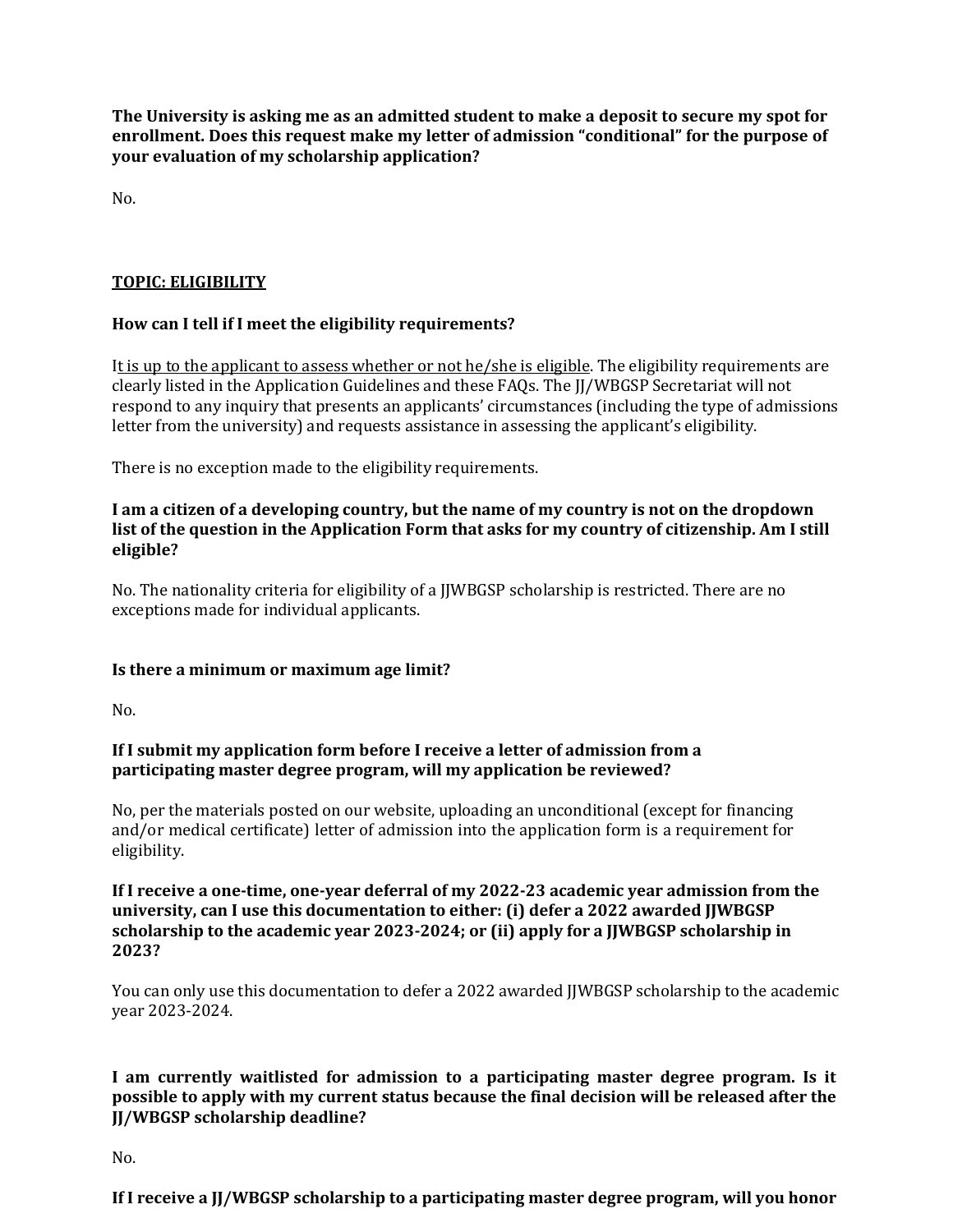# **a request to transfer the JJ/WBGSP scholarship to another participating master degree program?**

No.

#### **May I apply to any of the two application windows?**

No. Candidates must apply to the window under which their master program is listed.

#### **Do I have to return home to contribute to my country's development, or can I enroll in a PhD program abroad after JJ/WBGSP funds my masters degree?**

Your intent does not preclude you from applying. Your application will be reviewed if you meet the eligibility criteria. You should mention your career plans in the Statement of Purpose.

#### **I have already completed a master's program but meet all the criteria mentioned in the application guidelines. Am I still eligible for a JJ/WBGSP scholarship to pursue another master's degree?**

Yes. You can have an earlier master's degree and still apply for a JJ/WBGSP scholarship for another master's degree.

# **Am I eligible to apply if I have already received funding from the Government of Japan in pursuit of a graduate degree?**

Yes.

# **Do you make exceptions regarding the required number of years of development-related experience since obtaining a Bachelor's Degree?**

No. No exceptions are made for this or any other eligibility criteria.

**I received a medical degree, but not a Bachelor's Degree. There were two components to earning the medical degree: fulfilling course requirements and undertaking clinical work, and I got my degree after completing both components. Am I eligible if it has been at least three years since I fulfilled my course requirements, but it has not yet been three years since earning the medical degree?**

No. You must have three years of development-related work experience after earning your first university degree. Paid work during your medical studies (including paid residency) which was earned prior to receiving your first university degree is not eligible work.

# **Does work on a master's program count toward the required three years of developmentrelated work, particularly if it was a master's program related to development?**

A period of graduate study, even if it was related to development, does not count toward the three years of development-related work requirement.

#### **Can part-time paid work be counted toward meeting the eligibility criteria for developmentrelated experience?**

Yes. Please be explicit in your CV and in the application form regarding when and where you worked part-time, and indicate the average percentage of time per week you worked. For example, if you worked 50% of the time continuously for six years in a development-related field since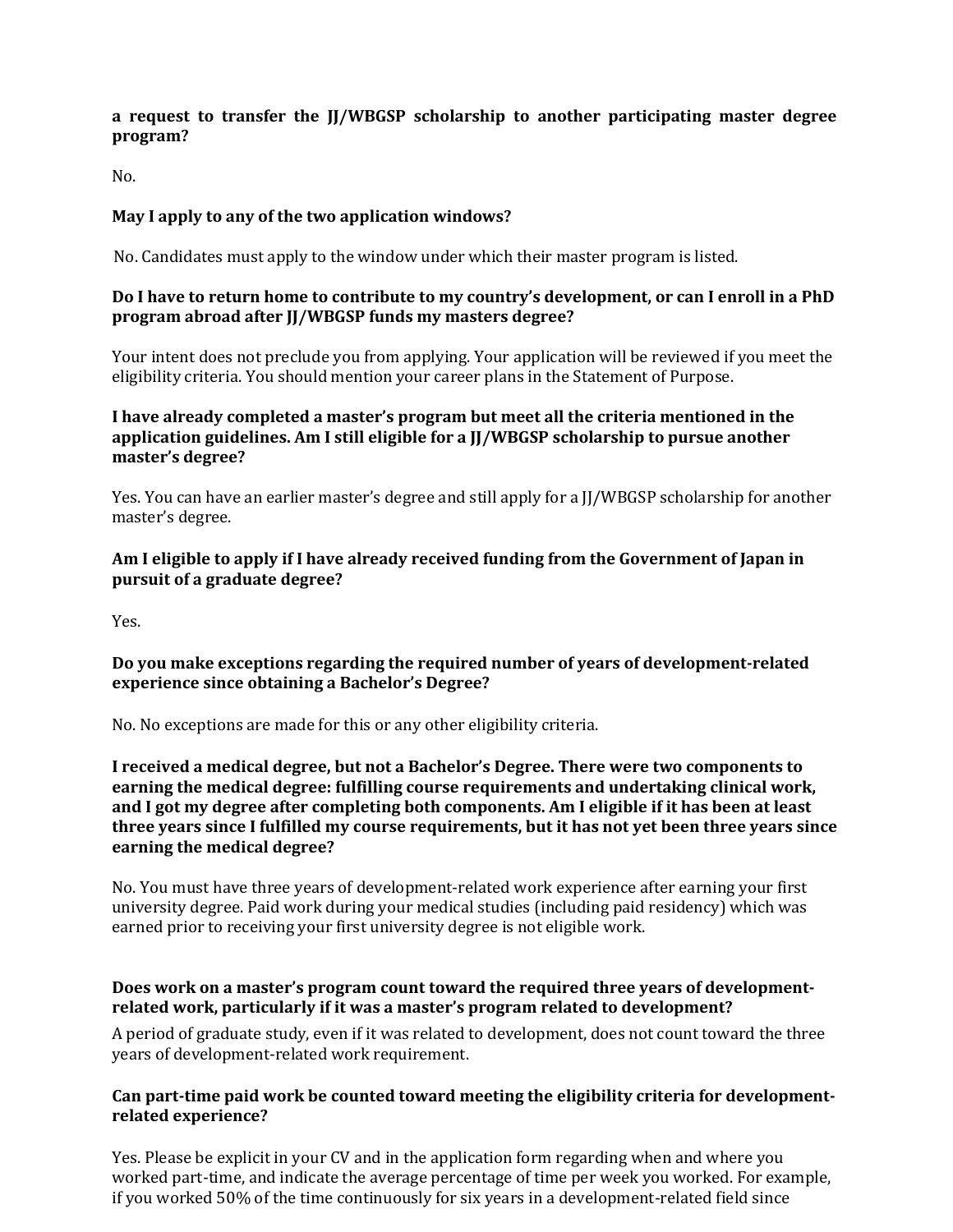earning a Bachelor degree, you have fulfilled the requirement in terms of number of years of employment.

**If I am a national from a developing country that is not on the list of Fragile States noted in the Application Guidelines and I am working but I do not have a contract or my employer is not registered as a business, can this work count towards the eligibility requirements?**

No.

# **If I am a national from a developing country that is on the list of Fragile States noted in the Application Guidelines and I am working but I do not have a contract or my employer is not registered as a business, can this work count towards the eligibility requirements?**

Yes, if the work is development-related. In your CV, you must specify as much information as possible, but at a minimum you need to specify the employer's name and at least one way to contact him/her (email; phone number) and you must describe the work you do.

**If I am a national from a developing country that is not on the list Fragile States noted in the Application Guidelines, can unpaid internships or volunteer/unpaid work (full or part-time) that is development-related be counted toward the employment related requirements for eligibility?**

No.

**If I am a national from a developing country that is on the list Fragile States noted in the Application Guidelines, can unpaid internships or volunteer/unpaid work (full or part time) that is development-related be counted toward the employment related requirements for eligibility?**

Yes. Make sure in your CV that you clearly identify which unpaid internship(s) and volunteer community activities are development-related and distinguish these experiences from any development-related paid work.

# **Can a paid internship that is development-related be counted toward meeting the eligibility criteria for development-related experience?**

Yes.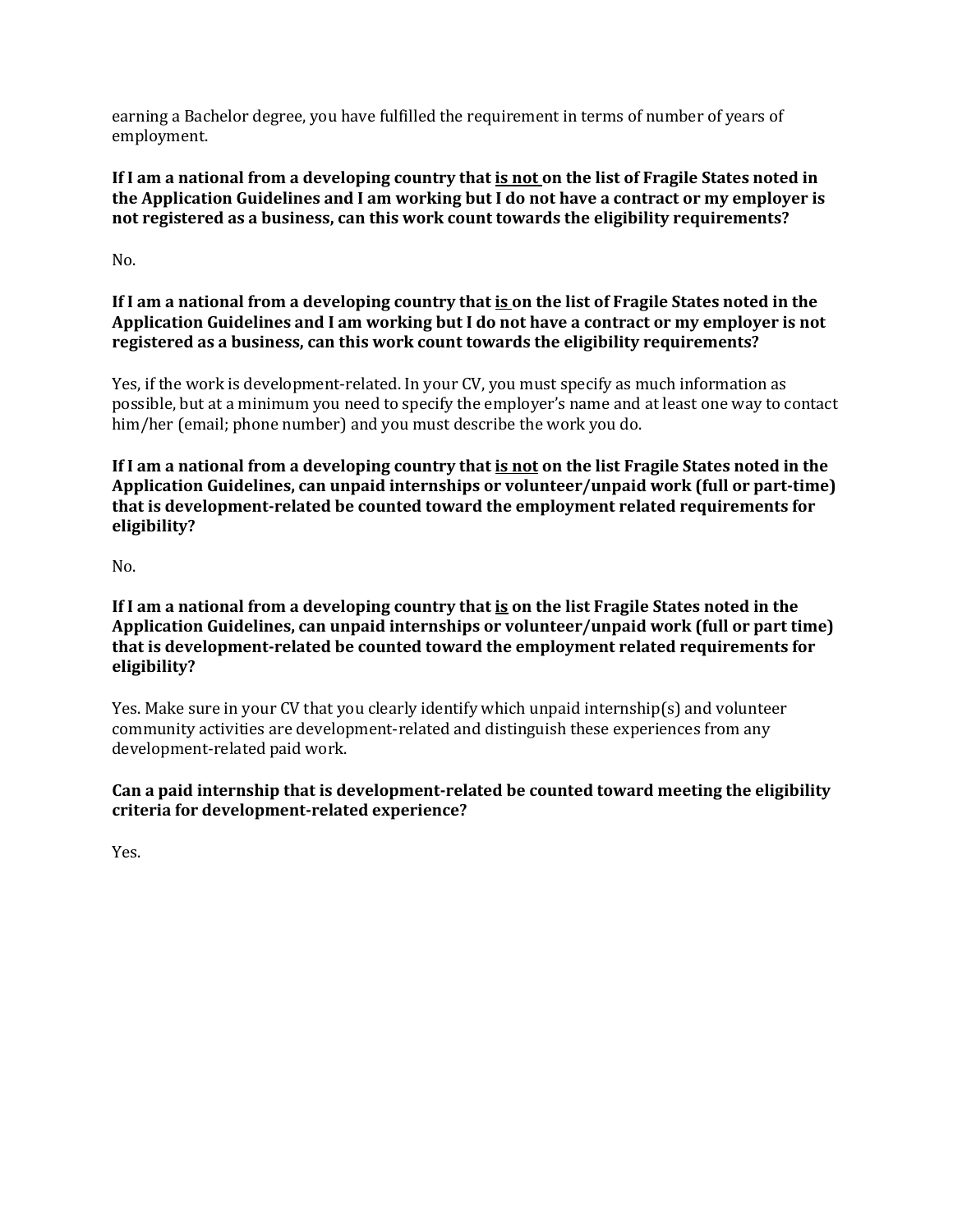#### **What should I do if the type of my "development- related" work does not match any of the topics in the dropdown menu in the application form, or if I am not sure if my work constitutes "development-related"?**

If none of the options of topics in the application form match your professional experience, but you think it may be development-related, then you must define your development-related topic in the last option: "other please specify." In the review process (and not before), the JJ/WBGSP Secretariat will determine whether or not that topic is development-related.

#### **Does mandatory National Youth Service Corps or any type of military service count towards required years of development-related experience?**

No. You can include mandatory community / service corps experience under "volunteer community involvement" only if you note in the "Role/Position" field that it was mandatory.

# **I applied for a JJ/WBGSP Scholarship in the past, but was not selected. Can I apply this year?**

Yes, your application will be reviewed if you meet the eligibility criteria

#### **What areas of work are considered development-related?**

#### **Equitable Growth, Finance and Institutions**

- Finance & development of private sector markets
	- o Financial Stability & Integrity
	- o Financial Inclusion & Access
	- o Firms, Entrepreneurship & Innovation
	- o Markets, Technology & Digital Economy
	- o Long-Term Finance
	- o Climate & Risk Management *Examples:*
	- *The Capital Markets Board, Banking supervision and other government regulatory bodies in support of a sound financial sector;*
	- *public sector officials creating or administering business regulations / licenses, etc.)*
	- *Pension administration / reforms, including targeting informal sector to increase coverage of social security and social protection, helping to reduce dependency ratio and poverty in elderly.*
	- *Consulting firms advising foreign direct investors on local business investment climate / regulatory framework*
- Macroeconomics, Monetary Policy & Fiscal Management, and Trade *Example:* 
	- *work in Central Bank, Ministry of Finance, Ministry of Trade or Ministry of Planning, applying country-based diagnostics, development strategies, policy analysis and other analytical products for decision-making in their pursuit of reform agendas conducive to strengthening inclusive growth led by the private sector*
- Poverty & Equity
	- *Examples:*
	- *Identifying key constraints that limit opportunities for productive employment, capital accumulation and investment in human capital by the poor and vulnerable households.*
	- *Using data on poverty, equity and welfare for evidence-based public policy making and implementation*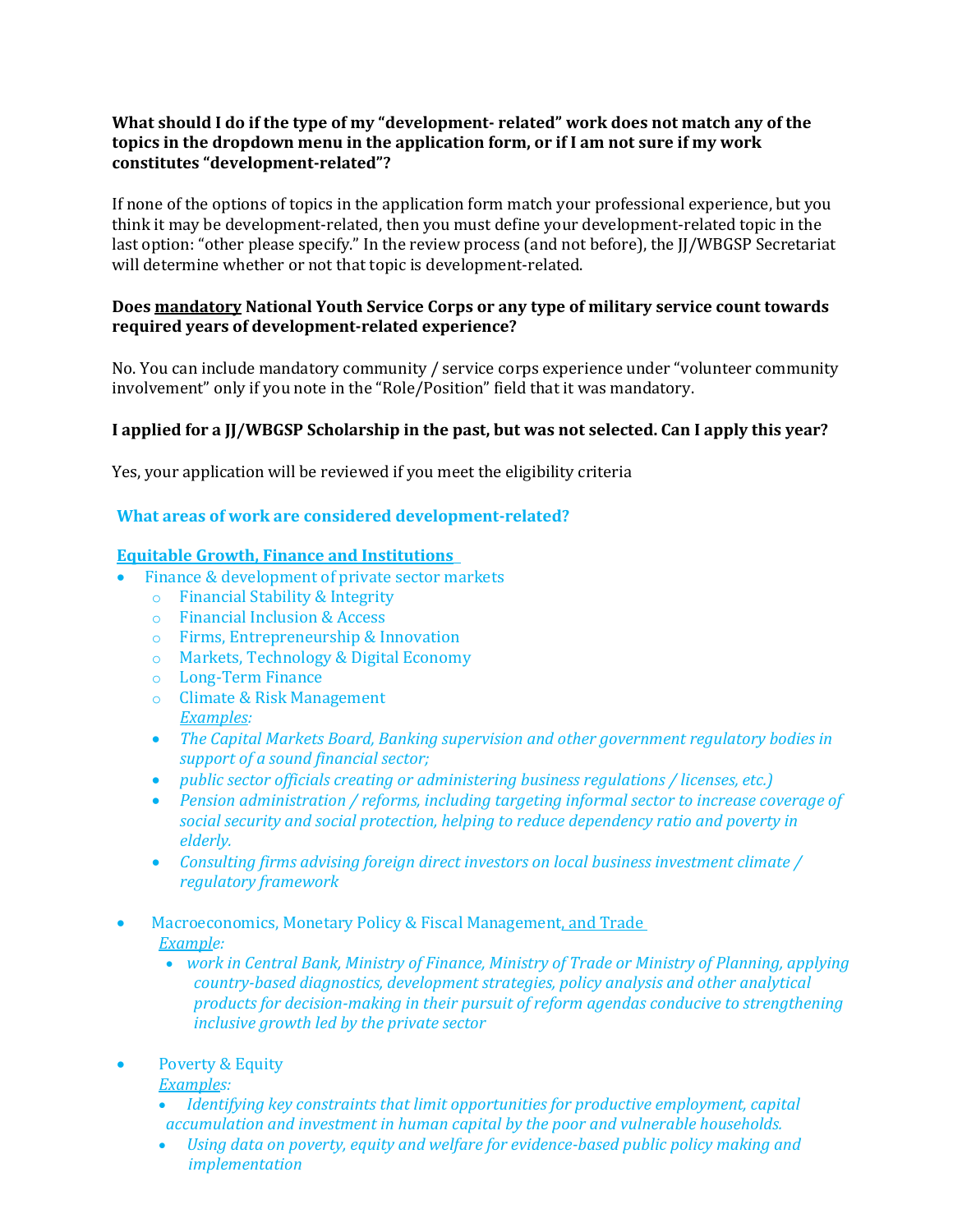- *Designing and implementing fiscal and social policies that can enhance the capacity of those at the bottom to contribute more actively to economic growth*
- *Developing and adopting effective risk management strategies and systems that contribute to sustainable poverty reduction and shared prosperity*
- Governance
	- o [Strengthening Public Policy Processes](https://worldbankgroup.sharepoint.com/sites/Governance/Pages/pc/Foundations-and-Frontiers/Strengthening-Public-Policy-Processes-06012018-161316.aspx)
	- o [Promoting Effective Resource Management](https://worldbankgroup.sharepoint.com/sites/Governance/Pages/pc/Foundations-and-Frontiers/Promoting-Effective-Resource-Management-06012018-161734.aspx)
	- o [Reinforcing Public Service Delivery](https://worldbankgroup.sharepoint.com/sites/Governance/Pages/pc/Foundations-and-Frontiers/Reinforcing-Public-Service-Delivery-06012018-163608.aspx)
	- o Tax administration and tax policy
	- o [Strengthening the Public-Private Interface](https://worldbankgroup.sharepoint.com/sites/Governance/Pages/pc/Foundations-and-Frontiers/Strengthening-the-PublicPrivate-Interface-06012018-164213.aspx) [Understanding the Underlying Drivers and Enablers of Policy Effectiveness](https://worldbankgroup.sharepoint.com/sites/Governance/Pages/pc/Foundations-and-Frontiers/Understanding-the-Underlying-Drivers-and-Enablers-of-Policy-Effectiveness-06012018-164454.aspx) *Examples:*
	- *anti-corruption measures as it pertains to public expenditures including accountants / procurement officers working on improving public expenditure processes; and (ii) applicants improving stakeholder participation in development project design and implementation*

*Note: governance related to electoral / political systems is not a development-topic.*

#### **Human Development**

**Education** 

#### *Examples:*

- *For primary, secondary and tertiary levels of education: devise practical solutions for issues related to design of curricula, curriculum reform, instruction and pedagogy, and learning/measurement of learning,*
- *Organize, strengthen and manage an education system, and the delivery of services,*
- *Designing and implementing cost-effective and sustainable Early Childhood Development interventions*
- *Managing and developing an effective teacher workforce.*
- *Designing and applying emerging innovations in the education sector, including but not limited to those enabled by the use of information and communications technologies (ICTs).*
- *Designing and implementing reforms aimed at improving the effectiveness, equity, and efficiency of country education financing systems.*
- *Designing and implementing reforms aimed at issues of access related to disability and/or Inclusive Education*
- Health, Nutrition & Population
	- o [Health Financing](https://worldbankgroup.sharepoint.com/sites/gsg/Financing/Pages/Home.aspx)
	- o Public/Global [Health](https://worldbankgroup.sharepoint.com/sites/gsg/HealthySocieties/Pages/Home.aspx)
	- o [Nutrition](https://worldbankgroup.sharepoint.com/sites/gsg/Nutrition/Pages/Home.aspx)
	- o [Population and Development](https://worldbankgroup.sharepoint.com/sites/gsg/PopulationDevelopment/Pages/Home.aspx)
	- o [Delivery](https://worldbankgroup.sharepoint.com/sites/gsg/ServiceDelivery/Pages/Home.aspx) of Health, Nutrition and Population services work for the poor
- Social Protection & Labor
	- o Skills Development
	- o Social Insurance and Pension
	- o Social Safety Nets
	- o Nexus with Gender
	- o Social Safety Net Programs' Delivery Systems

#### **Sustainable Development**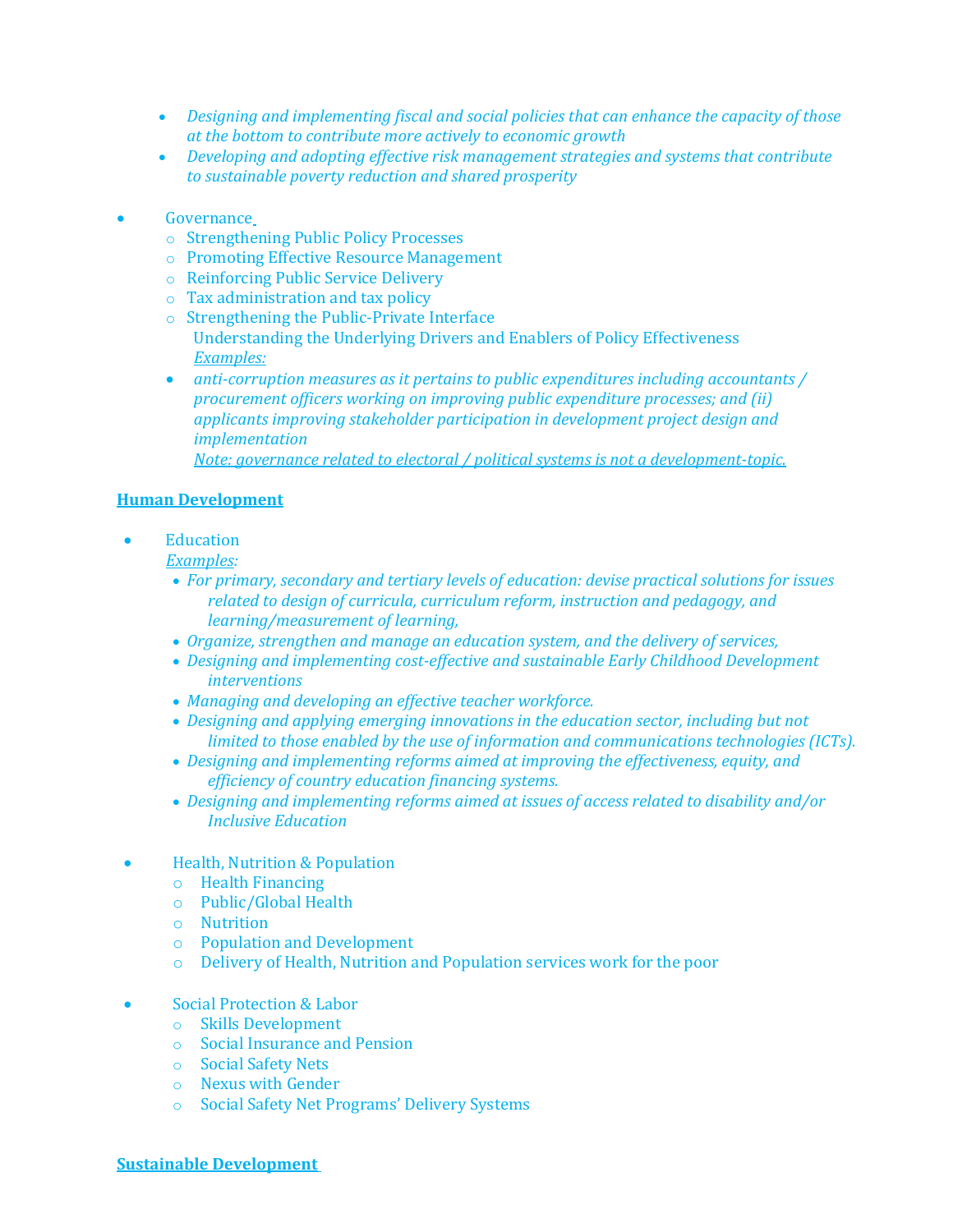- Agriculture
	- o Climate Smart Agriculture
	- o Food Quality
	- o Rural Livelihoods and Agriculture Employment
	- o Value Chains and Agribusiness competitiveness and commercialization.
- Environment & Natural Resources
	- o Environmental Economics
	- o Pollution Management and Environmental Health
	- o Environmental Standards
	- o Fisheries
	- o Forests, Landscapes and Ecosystems
	- o Watersheds
- **Water** 
	- o Hydropower & Dams
	- o Water in Agriculture
	- o Urban Water Supply and Sanitation services delivery
	- o Rural Water Supply and Sanitation services delivery
	- o Water Security and Integrated Resource Management
	- o Water, Poverty and the Economy policies, institutions, and governance related to the role of water in an economy
	- o Social Inclusion in Water
- Social, Urban, Rural & Resilience and Social Inclusion (including Urban Planning)
	- o Community-Driven Development
	- o City Management, Governance and Finance
	- o Land / Geo Spatial
	- o Disaster Risk Management
	- o Social Inclusion
	- o Social Sustainability and Standards
	- o Labor Influx and Labor Management
	- o Stability, Peace and Security
	- o Sustainable Urban Infrastructure and Services
	- o Territorial Development and Productivity
	- o Urban Poverty and Housing

#### **Infrastructure**

- Digital Development
- Infrastructure Finance, PPPs & Guarantees
- Transport<br>
o Develo
	- Development Corridors & Regional Integration
	- o Roads
	- o Air Transport
	- o Railways
	- o Transport & Digital Development
	- o Urban Transport
	- Resilient Transport in context of Disaster Risk management
- Energy & Extractives
	- o Clean Energy
	- o Energy Access
	- o Energy Economics, Markets and Institutions<br>
	o Extractives Industries
	- **Extractives Industries**
	- o Hydropower & Dams
	- o Power Systems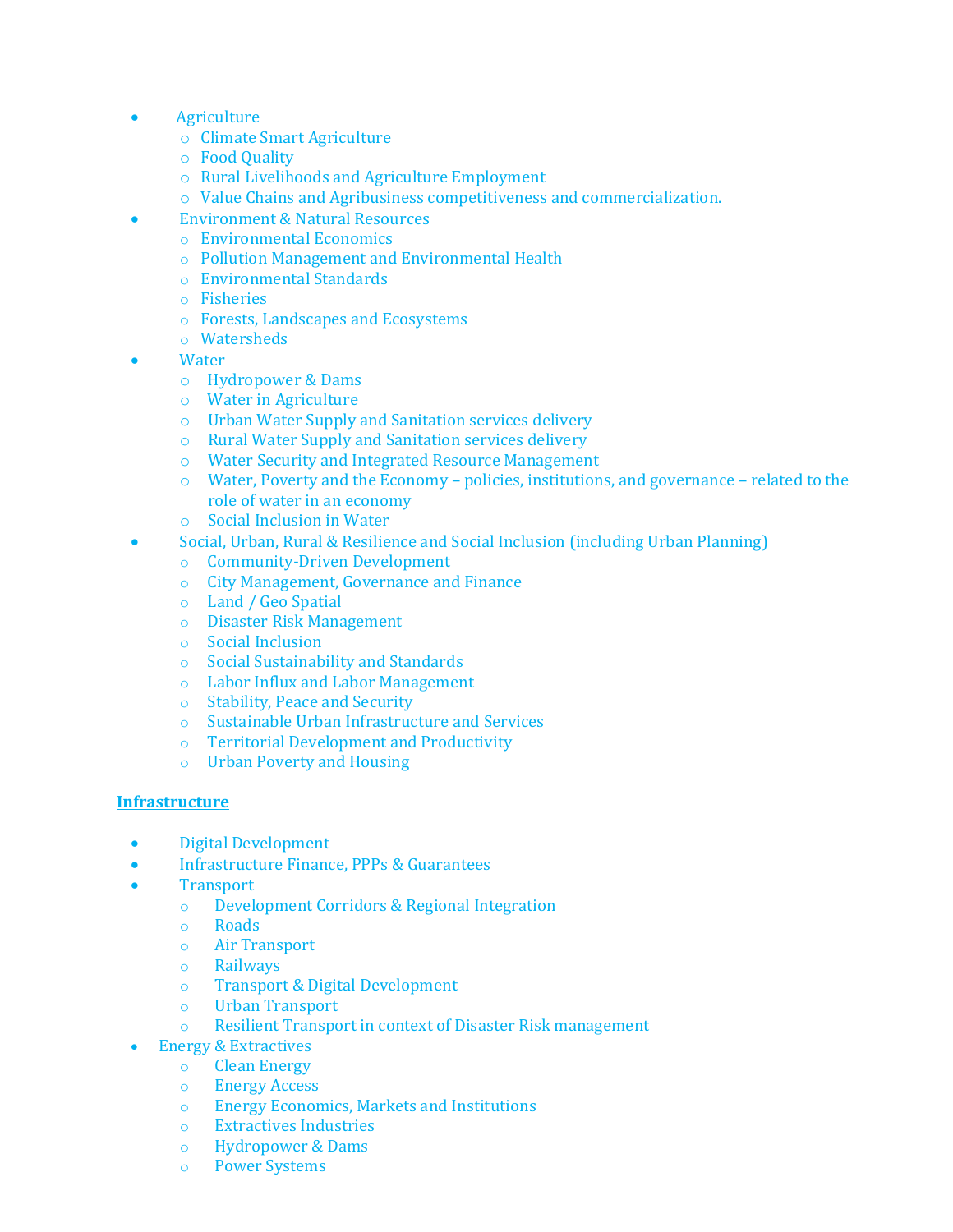#### **Cross-Cutting**

- Fragility, Conflict & Violence<br>
o Development-Securit
	- o Development-Security Nexus
	- Humanitarian-Development Nexus
	- $\circ$  Design and implementation of development projects in FCV  $\circ$  Innovative financing mechanisms
	- Innovative financing mechanisms
- **Gender** 
	- o Health Sector
	- o Education Sector
	- o Social Protection
	- o Employment
	- o Ownership and Control of Assets
	- o Agriculture and Rural Development
	- o Financial Inclusion
	- o Enhancing Women's Voice and Agency and Engaging Men and Boys
	- o Gender-Based Violence
- Climate Change
	- o Energy
	- o Transport
	- o Climate-smart Land Use, Water and Food Security
	- o Finance
	- o Small Island States Resilience initiatives

# **Other, which could include:**

- o Sustainable Tourism
- o Humanitarian work (Disaster Risk Management / Disaster Relief; Refugee Assistance)
- Journalism/Communications informing development agenda
- $\circ$  Human Rights work, but only as they relate to development topics, including disenfranchised segments of society improved access to public services. Human rights related to voting systems / electoral processes is a political, not development topic.
- o Monitoring and evaluation work and methodology pertaining to development projects or programs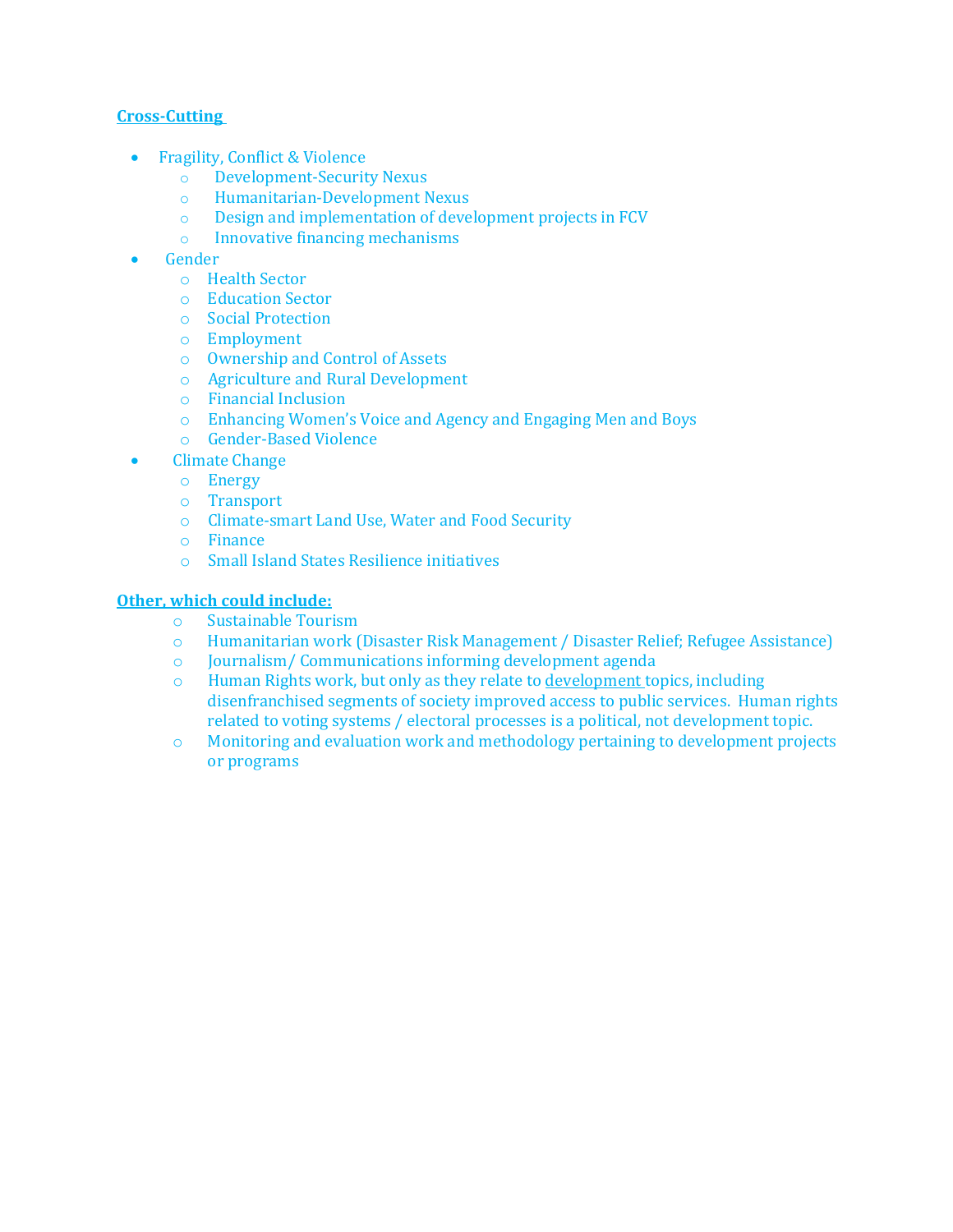#### **TOPIC: APPLICATION PROCESS**

#### **Can I apply using my mobile phone?**

No. The online application is not configured to be used by a mobile phone. You should use a desktop / laptop computer.

#### **The link to the application is not working. What should I do?**

 Please refer to th[e list of browsers supported by the](https://support.zenginehq.com/article/451-what-browsers-are-supported) Zengine platform. It seems that Chrome works best.

#### **Can I apply for a scholarship if I have not yet received an unconditional (except for financing and/or medical certificate) admission letter to one of the participating master degree programs?**

No. At the time you submit a scholarship application, you must have proof of unconditional (except for financing and/or medical certificate) admission to one of our participating programs and the scanned copy of the admission letter needs to be attached in the application.

#### **Can I complete multiple applications, one for each participating master degree program for which I am seeking a JJ/WBSP scholarship?**

No, you can complete only one application and choose only one participating master degree program for which you seek JJ/WBGSP funding.

Individuals who submit more than one application will be disqualified.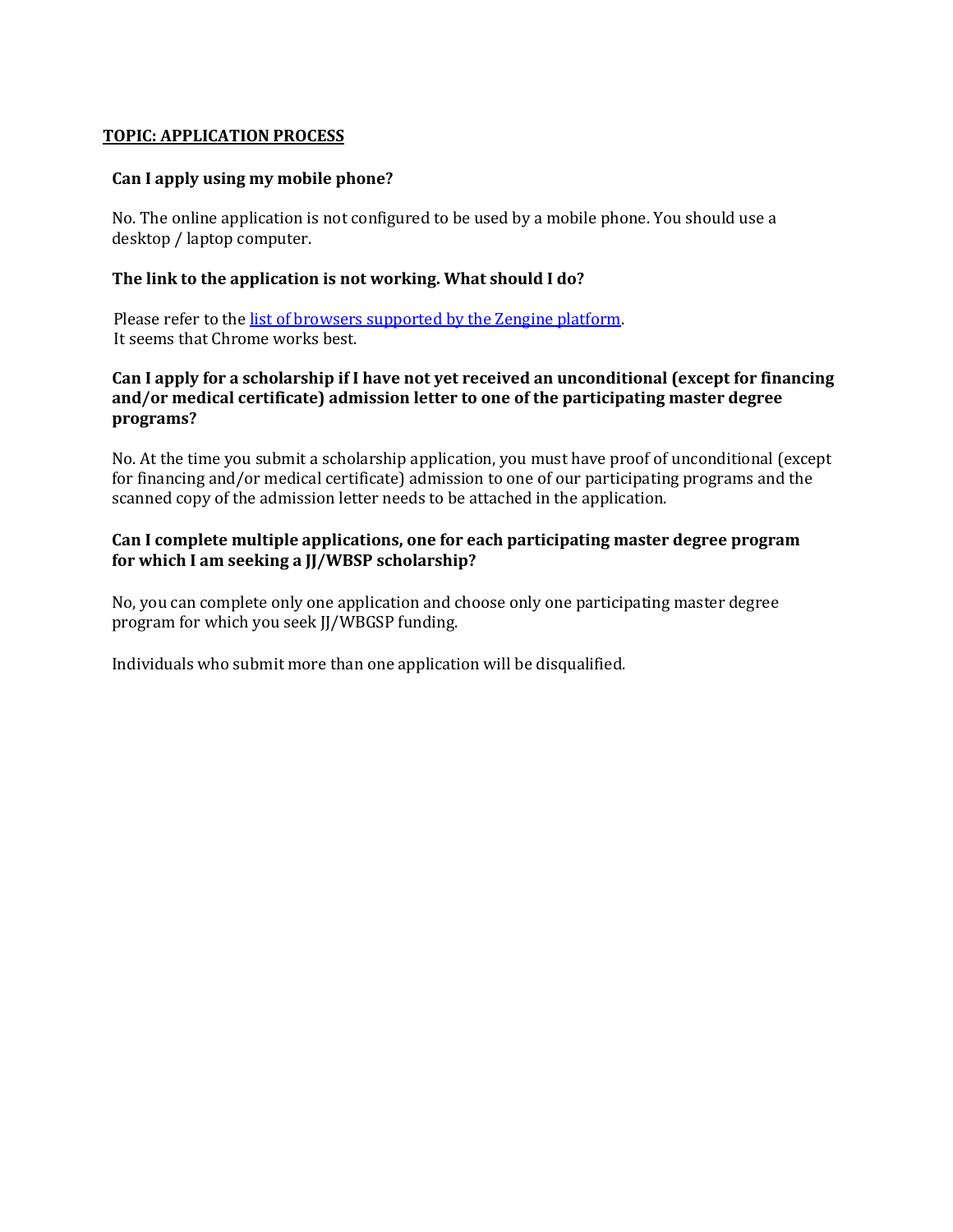#### **Why isn't my master's program in the drop down menu in the PARTICIPATING MASTER PROGRAM section of the application form?**

If the master's program for which you seek JJ/WBGSP funding does not appear in the drop down menu of "Participating Programs", it is not a program that is eligible for a scholarship.

# **Can I still apply if I am receiving a partial scholarship from another source for the same master's program I am applying to?**

Yes.

# **TOPIC: RECOMMENDATIONS**

#### **Can I submit the online application form before submitting the online recommendation request form?**

Yes. But the JJ/WBGSP Secretariat strongly encourages you to select your professional recommenders and submit the Recommendation Request Form (see Main Menu of the application) as soon as possible in order to give ample time for the recommenders to submit their recommendations online before the application deadline. If you submit your application before receiving the two recommendations, you won't be able to verify on the application platform if your recommendations were received.

#### **Can anyone provide a recommendation?**

No. Recommenders must be individuals who can attest to your professional experiences at work. If you have had paid employment, it is strongly preferred you seek professional recommendations from people you have worked with during your paid employment. Having at least one recommendation coming from your current or former supervisor is preferred, but not required.

# **Can a professor I studied under provide a recommendation?**

It depends:

Recommendations from professors who know you only in your capacity as a student are not acceptable. For example, if you know a professor because you took his/her course(s), that is not considered a professional relationship. Recommendations from professors/lecturers based on your status as a student do not qualify as a professional recommendation.

If you know a professor because he was your colleague or supervisor at the time you were a hired lecturer at the university, that is a professional relationship. In that instance, the professor can provide a recommendation regarding your professional qualifications / attributes *that he/she has observed*. If the same person also had you as a student, observations from your professor/student relationship cannot be part of the recommendation.

# **May I give a personal email address for my recommenders?**

Yes. You may submit the recommender's gmail, yahoo or other personal email address. The email address you provide must be accessible only by your recommender.

If an institutional email address is available, please use the institutional email address.

# **Can my recommender share the email requesting their reference with my other**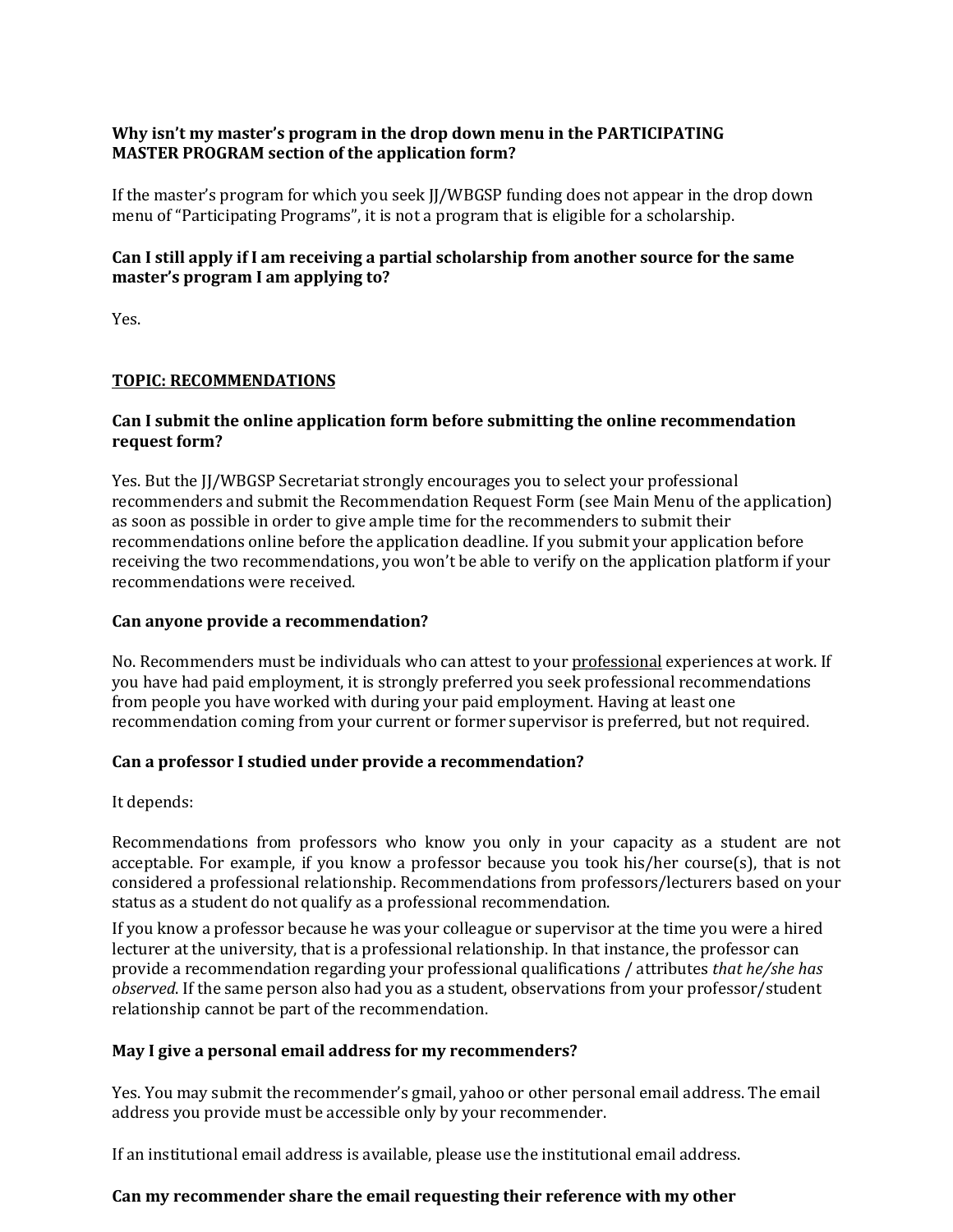#### **recommender?**

No. Each recommender will receive an individual email with a unique link to an online reference form he/she must complete. Only his/her reference can be submitted using this link. If the recommender shares the link with other recommenders, his/her reference may be overridden.

#### **Can I draft the recommendation for my recommender, in part or in its entirety?**

No. The recommendation must be drafted and submitted by the recommender.

#### **After I submit the Recommendation Request Form, can I change my recommender?**

If the Recommender has submitted his/her recommendation, you cannot replace that recommender with another person.

If the recommender has not yet submitted his/her recommendation, you can delete your request for that recommender in your Recommendation Request Form, and then return to the Recommendation Request Form and insert the contact information of the replacement. The document titled "Navigating the Online Application" provides details on how to undertake this task.

#### **TOPIC: QUESTIONS SPECIFIC TO THE APPLICATION FORM**

#### **What does "\*" ending a question mean?**

A "**\***" next to a question in the online application form indicates that this information is required to complete and submit the application form.

#### **Do I have to complete each question of the application form?**

No, only those questions followed by a **"\*".**

#### **Can I change any information on my application form (including my email address) after I have submitted it?**

No.

#### **I have changed my last name because of getting married, so my documents do not all have the same name. What do I do about that?**

In the last question in the Statement of Purpose explain why the name(s) in your uploaded document(s) vary compared to the name you use for the application form.

**The ordering of dates (month / day / year) in the application form are different than the custom in my home country, so information given by my references may be different than what is written in the application form.**

In the application form and the CV you upload, please conform to the format provided (month /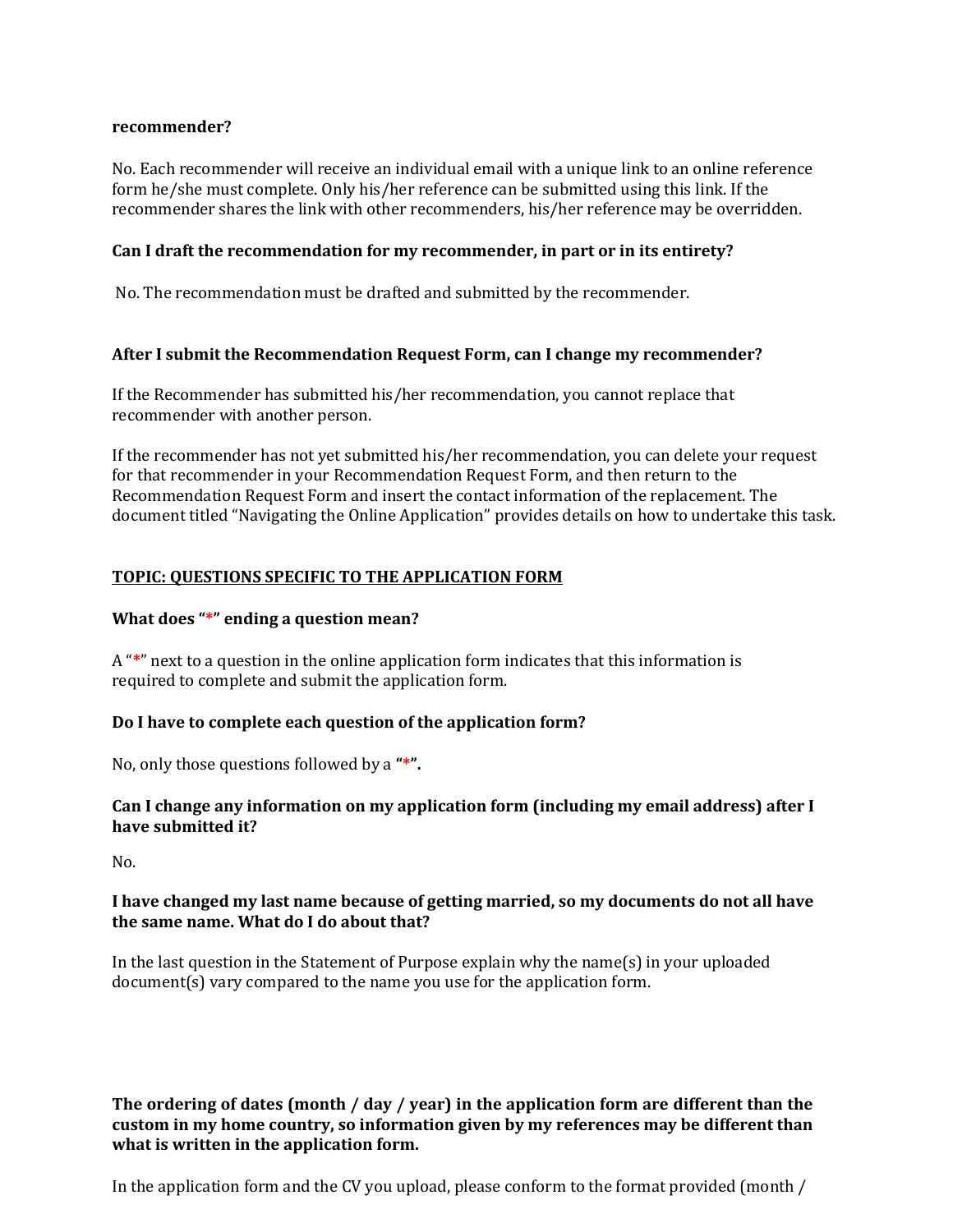day / year) and (month / year). During the review, we understand information provided by references may use other conventions, e.g. (day / month / year).

#### **Should I consider my legal status as a resident in answering the question: "What has been your main country of residence over the past year?"**

Applicants should list the country they have lived in the most over the past year, irrespective of the type of residency status.

#### **How do I complete the" Current Employment" section of the application form if I have more than one current employer?**

In the "Current Employment" Section, enter the employer with who you are working the most. In the "Employment History" section, enter the other current employer(s) and indicate that the enddate is scholarship application deadline date. And in the last question in the "Statement Of Purpose", note that you have more than one current employer.

#### **How do I complete the "Country" question about an employer if I travel to many countries for my work?**

The country should be the place / station of your employment. For example, if you have a contract with the Inter-Development Bank and your station of employment is the IBRD headquarter office in Washington DC., but in the course of your work you spend most of your time traveling to / going on mission in one or more South American countries, you must respond to the Country question by entering "Other", and in the follow-up question enter "United States." Of course, in your CV and elsewhere in your application, you may specify the countries in South America your work supports.

#### **How do I complete the "Country" question in the "Employment" section if I am/was working on a country, but I am/was based in a different country?**

You should enter the country in which you are/were stationed.

#### **What should I do if the country I want to select as my country of employment is not listed?**

If the country is not listed on the dropdown menu, choose "other" which is at the end of the list.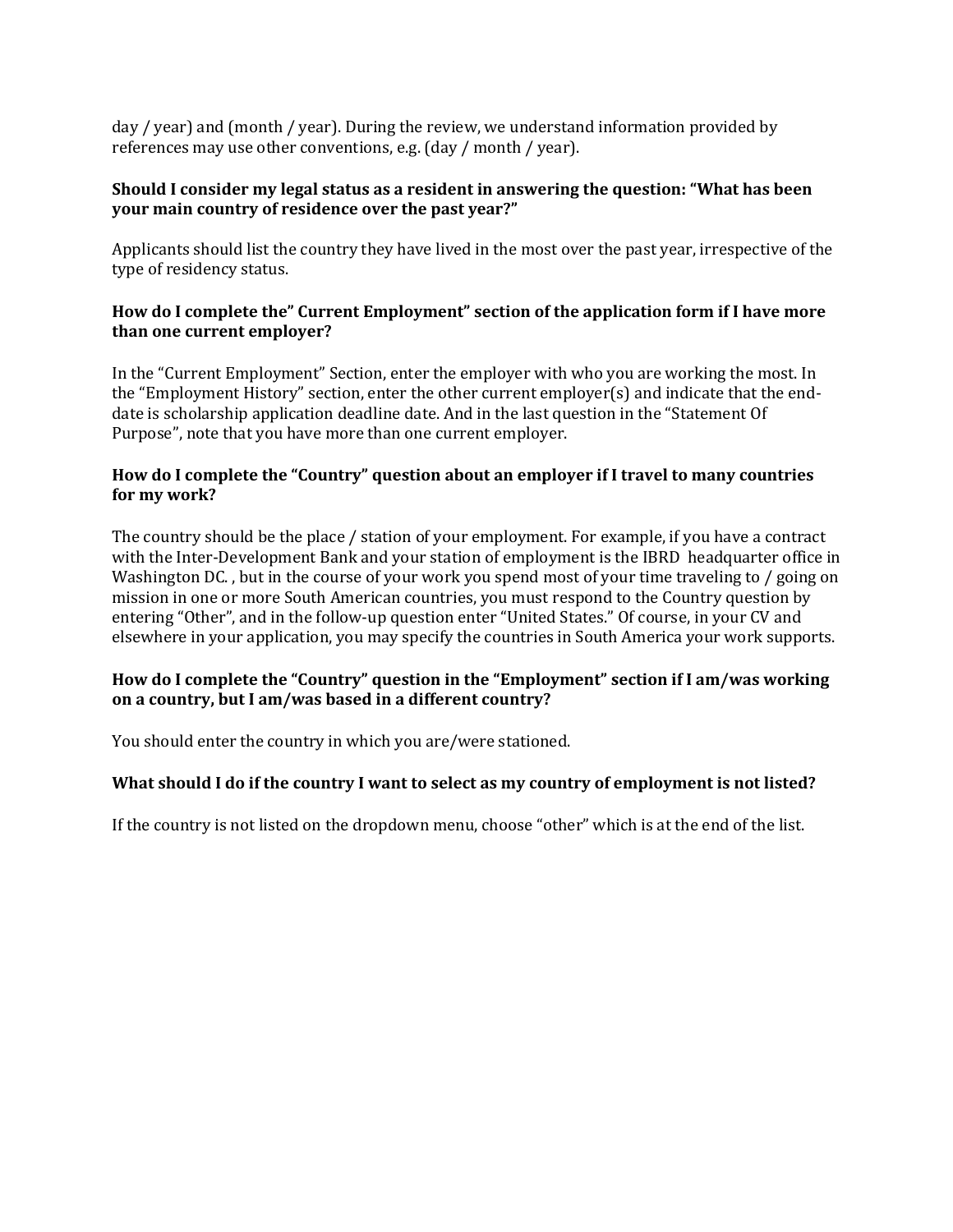# **Which format do I need to use in answering the question: "At the current US exchange rate…"**

Enter the amount of funds in the following format: \$x For example, if your response is one-thousand dollars, enter: \$1000

# **TOPIC: QUESTIONS ABOUT UPLOADING DOCUMENTS INTO THE APPLICATION FORM**

# **Is there a standard format or guide for naming the files that need to be uploaded in the application portal?**

There are no requirements as to how you name the files you upload. Regarding the required format for your CV, please refer to Annex 4 of the [Application Guidelines.](https://thedocs.worldbank.org/en/doc/2f7f8c43c40b0b6eb68a5ea47d28300d-0050022021/original/2022-DevelopingCountryNationalsApplicationGuidelines-Oct2021.pdf)

#### **I have uploaded the wrong file. How to delete that so that i can upload the correct file?**

If you have not yet submitted your Application Form, from your saved draft Application Form, you can just select a new file and it will overwrite the first one you uploaded. Before you submit your application, we invite to double-check and make sure you uploaded the correct versions of all required documents, in a accepted format/size.

#### **I have more than one diploma/certificate related to my most recent degree. Which one do I upload?**

If you have multiple diplomas/ related to your most recent degree, please scan all of the diplomas into one file and upload them all through the online application. An academic transcript cannot be uploaded in place of a diploma/certificate. A scanned copy of the diploma/certificate you received at the time of graduation is sufficient. You do not have to ask the university for a newly certified copy of the diploma you received.

#### **Should I upload additional documentation of academic performance, such as my transcript or Grade Point Average (GPA)?**

No.

# **Are there any restrictions on the format or number of pages for my CV?**

No.

# **How much employment documentation do I need to submit?**

Nationals from a country on the list of fragile states (Annex 3 of the Application Guidelines) who are or have been employed in a manner that helps meet the eligibility requirements for developmentrelated work are required to upload employment documentation demonstrating this relevant employment. If all their development-related work experience is outside the paid workforce, they must upload, under the mandatory employment proof question, a document stating the reasons they can't produce a proof of employment and make sure their CV captures all relevant work experience.

 All other applicants are required to upload documentation that provides evidence that they meet the eligibility criteria related to number of years of development-related employment. **If I am required to provide proof of employment, which types of documents from my employer should I upload into the application form as proof of employment?**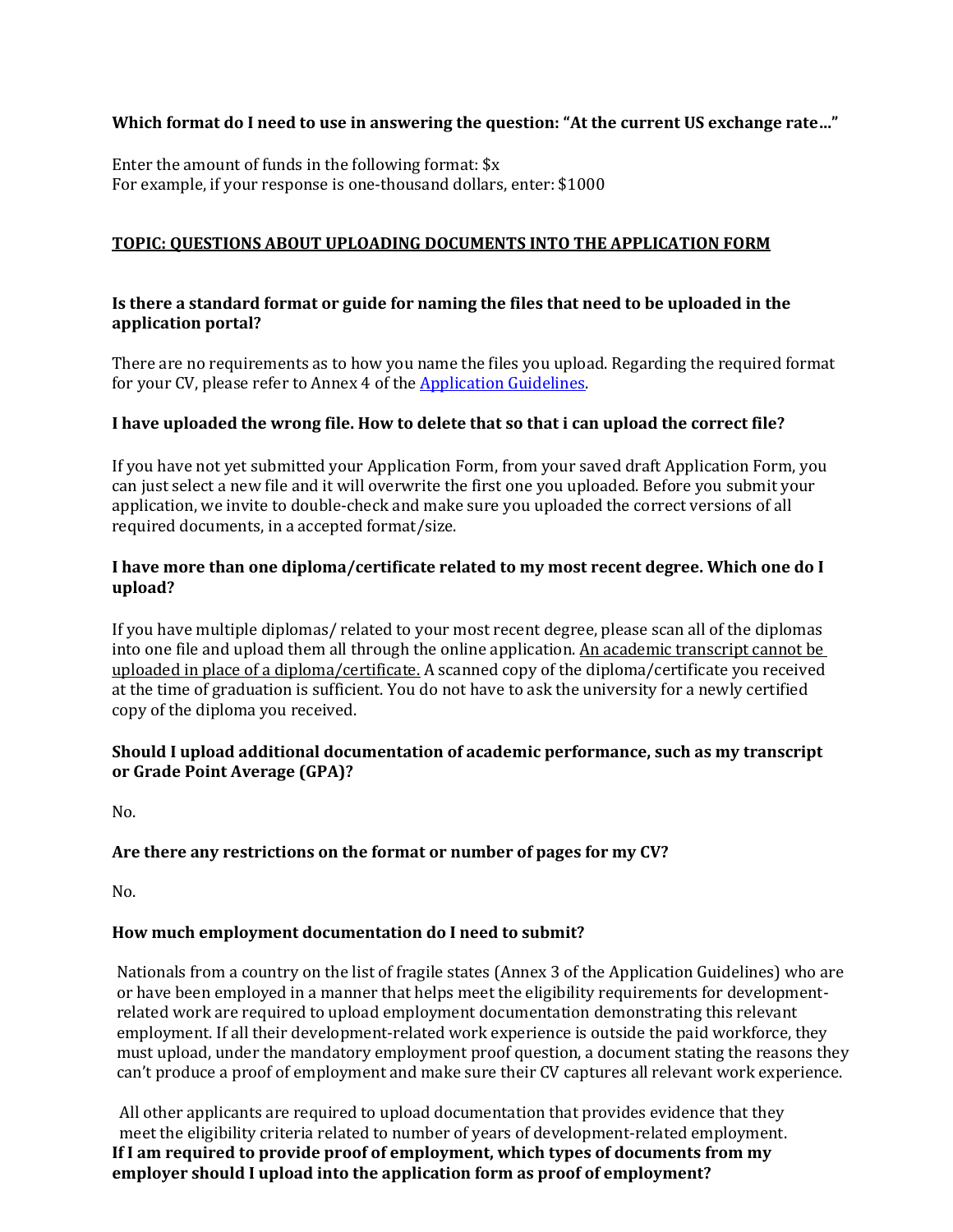Proof of current employment should include a signed and dated letter from your employer written within the last three months on your employer's letterhead, indicating your start date, current title, and note that you are currently employed by that organization. The letter should be signed by an authority such as head of human resources or your manager. The letter can be addressed to "JJ/WBGSP Secretariat, " "To Whom it May Concern." Proof of prior employment can be: (i) a similar letter described above, with the start and end date of employment noted; (ii) pay stubs that show the timeframe of employment; or (iii) a scanned copy of the original letter of offer of employment that was sent to the applicant by the former employer at the time of hiring.

#### **If I am self-employed or a founder of an organization in which I work, which types of documentation can I use as proof of this employment?**

For proof of self-employment or of being the founder of an organization in which you work, you must upload the government issued document that indicates when the organization (business or non-for-profit) was registered with the government. If the organization is not registered, it is not considered formal employment, and your work in that organization should be listed in the VOLUNTEER page of the application form.

#### **What should I do if I cannot document my employment record because my employer no longer exists?**

Please describe this situation in a document that you upload under the mandatory employment proof question. If you are selected as a finalist, we may ask you to produce other corroborating documentation before a scholarship is provided.

# **How can I upload a scanned copy of my signature onto the Signature Page?**

Applicants must type their first and last names in the field for the Signature. Do not attempt to upload a scanned / electronic signature.

**If I am required to complete the application form in English, can some or all of my employment documentation and/or the diploma that I will upload into the application form be in Spanish or French?**

Yes.

# **TOPIC: TROUBLESHOOTING AND COMMUNICATIONS WITH JJ/WBGSP SECRETARIAT**

#### **Can I ask JJ/WBGSP Secretariat a question about my application?**

Please read carefully all documentation provided, including these FAQs, as the JJ/WBGSP Secretariat will NOT answer any inquiries addressed to [Scholarshipapplicants@worldbank.org](mailto:Scholarshipapplicants@worldbank.org) unless the response cannot be found within the information already provided. See the Application Guidelines for further guidance.

#### **How will I find out if I was awarded the scholarship? How will I find out if I was not awarded the scholarship?**

All successful applicants will hear from the JJ/WBGSP Secretariat likely by mid-July 2022. The JJ/WBGSP Secretariat will post an announcement o[n www.worldbank.org/scholarships](http://www.worldbank.org/scholarships) when all selected scholars have been informed. The Secretariat will not inform unsuccessful